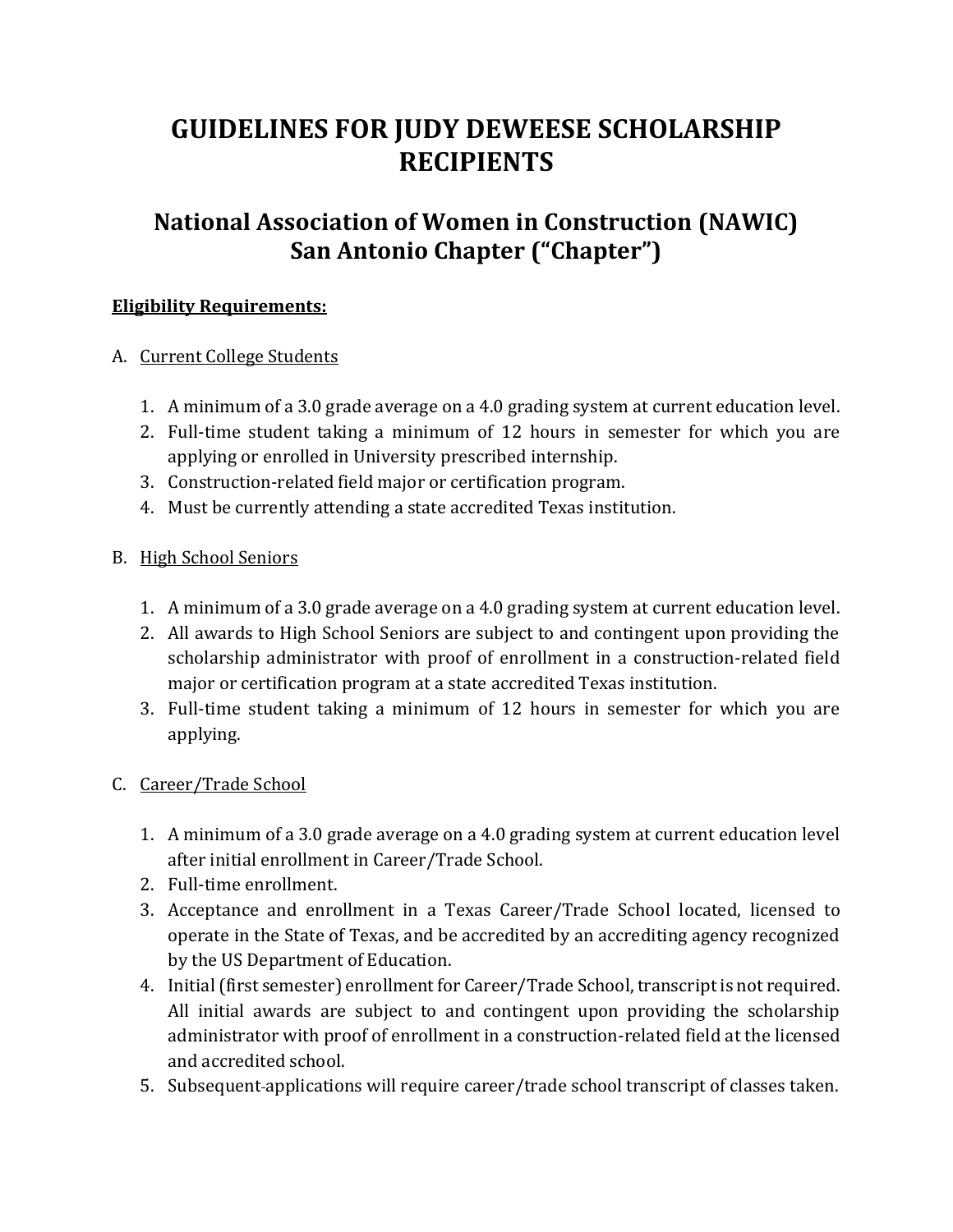## **Scholarship Applicants are to Provide the Following Information to the Scholarship Administrator:**

- 1. Official Transcript sent in a separate email from the high school or other institution OR certified copy emailed to the Scholarship Administrators at [nawicsatxscholarship@gmail.com](mailto:nawicsatxscholarship@gmail.com) Previous recipient(s) must reapply with current transcript and confirm full-time status and construction-related degree field.
- 2. A minimum of two letters of recommendation to be submitted with first application ONLY.
- 3. List of extracurricular activities.
- 4. Brief narrative about yourself and your choice to enter a construction-related field. Please limit response to no more than 1 page.
- 5. Recipient shall submit, at the end of each semester, a summary on the classes taken and the benefits of this scholarship toward their education.
- 6. Personal interview may be requested as deemed necessary by the scholarship committee.

### **Deadlines:**

- 1. **July 31, 2021** for Fall Semester 2021.
- 2. **December 31, 2021** for Spring Semester 2022.

### **Scholarships to be Awarded:**

- 1. Budgeted monies are to be paid on a per semester basis as recommended by the scholarship committee and approved by the Chapter's Board of Directors.
- 2. Previous scholarship recipient(s) will be given priority.
- 3. Funds shall be paid directly to the school or jointly to the recipient and the school.
- 4. The scholarship committee will determine the number of scholarships to be awarded and the amounts given per scholarship, based upon available funds.
- 5. Decisions of Scholarship Committee are final.

Please contact either Celeste Estep and/or Becky Rodriguez, Scholarship Administrators for questions or additional information a[t nawicsatxscholarship@gmail.com](mailto:nawicsatxscholarship@gmail.com)

## **THE SAN ANTONIO CHAPTER OF NAWIC, JUDY DEWEESE SCHOLARSHIP IS AN EQUAL OPPORTUNITY ORGANIZATION AND ENCOURAGES APPLICATIONS FROM ALL INDIVIDUALS.**